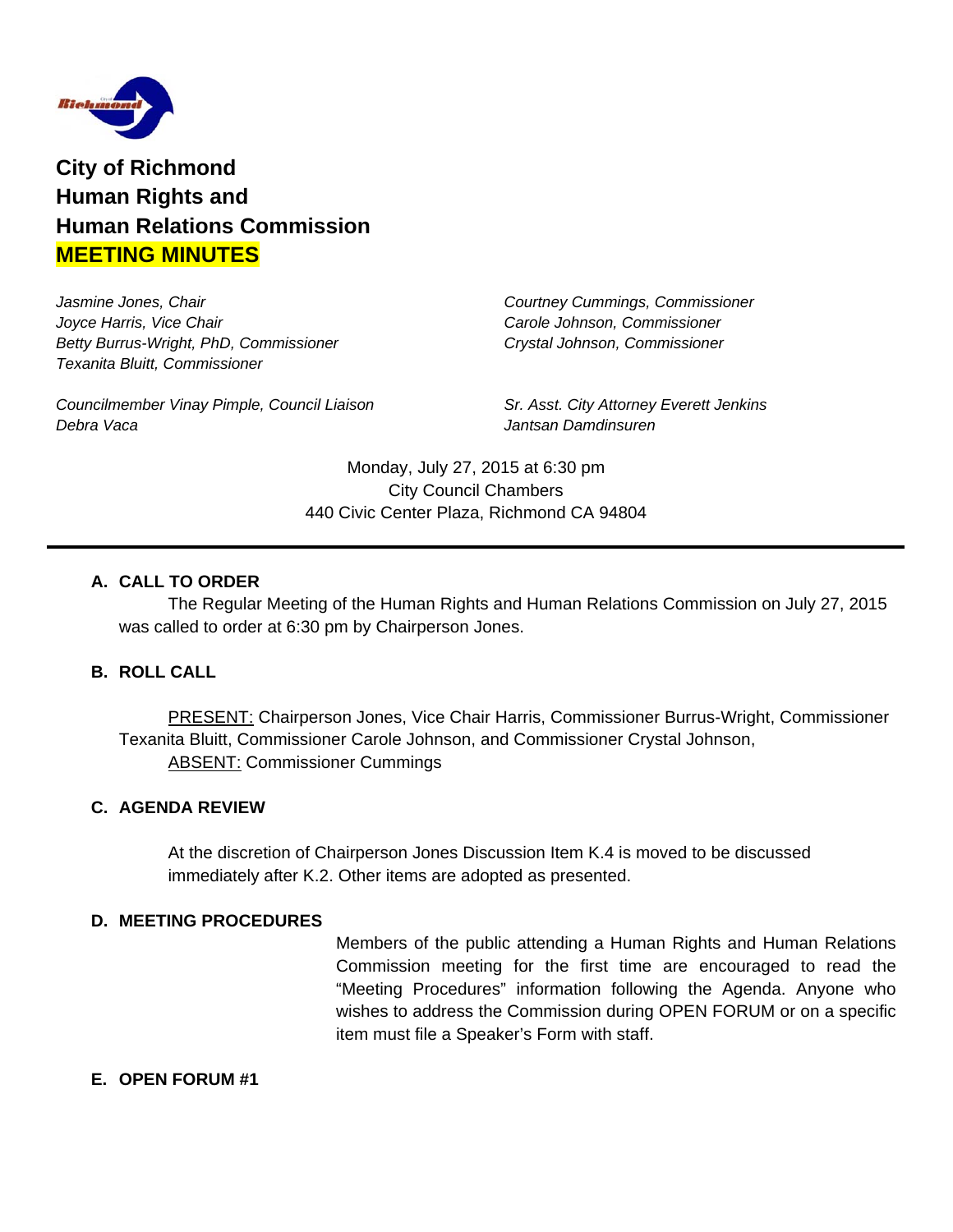Victoria Sawicki spoke regarding the UN Universal Periodic Review. She stated that 69 countries have responded to the US report.

Mark Wassberg spoke regarding sanctuary city policy and recent case in San Francisco.

## **F. APPROVAL OF MINUTES**

A motion was made by Commissioner Burrus-Wright, seconded by Commissioner Crystal Johnson, to approve the Regular Meeting of the HRHRC on June 22, 2015. The motion passed with the unanimous vote of the Commission.

## **G. CITY COUNCIL LIAISON REPORT**

Councilmember Vinay Pimple reported that the Richmond City Council is having a hearing on June 23 to vote on the Contra Costa Sheriff's Department proposal to expand the West County Detention Facility. As the Council liaison, he reported that he will echo the sentiment and decision of the HRHRC on the above issue.

### **H. COMMISSIONERS' REPORTS**

Commissioner Carole Johnson participated in the First Annual Native American Walk for Sobreity on July 18, 2015 organized by the United Urban Warrior Society. The walk's goal is to raise awareness of issues surrounding alcoholism and alcohol abuse.

## **I. CHAIR'S REPORT**

No report.

### **J. STAFF REPORTS**

No report.

# **K. DISCUSSION ITEMS**

# **K.1 AMERICAN CIVIL LIBERTY UNION PRESENTATION (15 MINUTES)** HEAR PRESENTATION AND DISCUSS RECOMMENDATIONS Speakers: Phillip Menas, Jim Hausken, and Bharat Trehan *Chairperson Jones*

Chairperson Jones framed the item and welcomed speakers for the item: Phillip Menas, Jim Hausken and Bharat Trehan. Speakers took turn to talk about transparency, oversight and accountability mechanisms for surveillance technology. The Berkeley East Bay ACLU Chapter had meetings with Richmond elected officials and Police Chief Magnus. Richmond is one of the first cities that ACLU is work with; other cities include San Francisco, San Jose, Seattle, and Santa Cruz. Chairperson Jones conveyed thanks to the presenters and requested ACLU to update the HRHRC on a regular basis.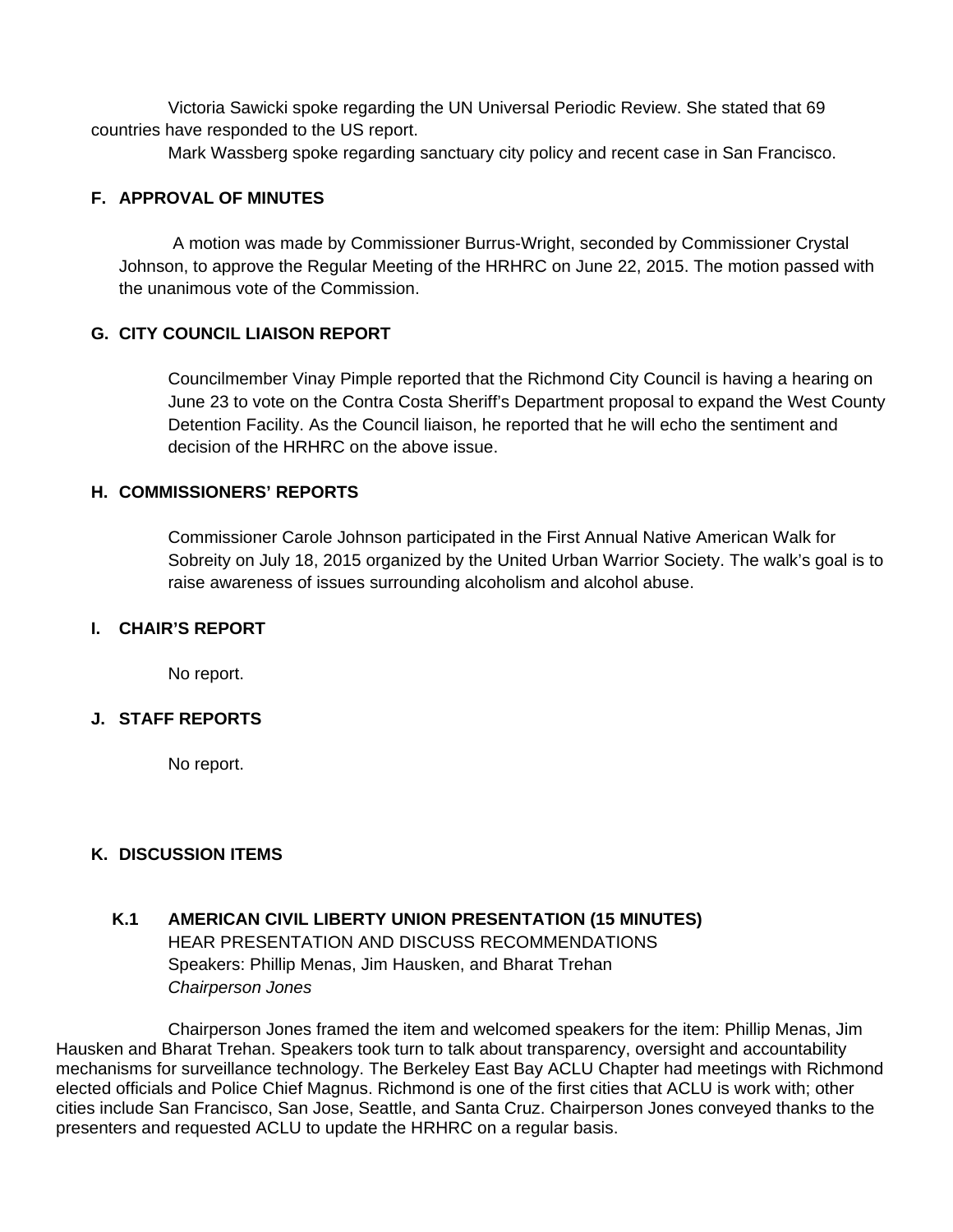The following members of the public signed up to speak on this item: Victoria Sawicki spoke against surveillance and shared her experience.

# **K.2 RYSE YOUTH CENTER PRESENTATION (10 MINUTES)**  HEAR PRESENTATION FROM RYSE YOUTH CENTER Speaker(s): Brian Villa, Education and Health Coordinator *Chairperson Jones*

Chairperson Jones welcomed speakers from the RYSE Youth Center and thanked Cordell Hindler for arranging the speakers to present.

Brian Villa, Community Health Coordinator for RYSE, presented recent programs and events took place at RYSE. He spoke regarding the Alpha Beta Group which is a program to support high school LGBTQ students in the West Contra Costa Unified School District. Lydia, a member of the Alpha Beta Group, shared her experience with the program and encouraged her peers to get involved in local community events to learn more about who they are. In addition, she appreciated the safe space provided at RYSE Youth Center for youth. Brian Villa further reported that the RYSE Youth Center is planning to launch a LGBTQ focused listening campaign in local high schools in partnership with Family Justice Center.

#### **K.4 COMMITTEE REPORT: POLICE AND COMMUNITY RELATIONS (15 MINUTES)** DISCUSS AND MAKE RECOMMENDATIONS

a. West County Detention Facility Expansion *Chairperson Jones, Commissioner Crystal Johnson, Commissioner Carole Johnson, and Commissioner Cummings* 

Chairperson Jones framed the item and appointed Commissioner Crystal Johnson as the Chair of the Police Community Relations Committee (PCRC). The PCRC is meeting every third Monday evening at 6:00 pm to discuss issues concerning police and community. The Contra Costa County Sheriff's Office has finalized a proposal to expand the West County Detention facility by 480 beds without consulting with Richmond officials and community groups. Commissioner Carole Johnson spoke regarding the Contra Costa County Supervisors' meeting on the issue. Commissioner Bluitt raised concern around lack of funding for access to health care for community members. Commissioner Crystal Johnson spoke regarding the lack of specificity in the Sheriff's proposal around funding of reentry and mental health services. Councilmember Pimple pointed to Mayor Butt's recommendations. Chairperson Jones wrapped up the discussion with concerns and questions regarding the proposed plans to expand WCDF. The Police-Community Relations Committee will take this item back to committee and update the Commission at the next meeting.

The following members of the public signed up to speak on this item:

 Victoria Sawicki spoke regarding her concerns around expansion of WCDF and reported that the County and City of San Francisco is also in the process of applying to the SB 863 grant.

**K.3 COMMITTEE REPORT: PLANNING AND ADMINISTRATION (25 MINUTES)** HEAR AND DISCUSS UPDATES *Chairperson Jones*